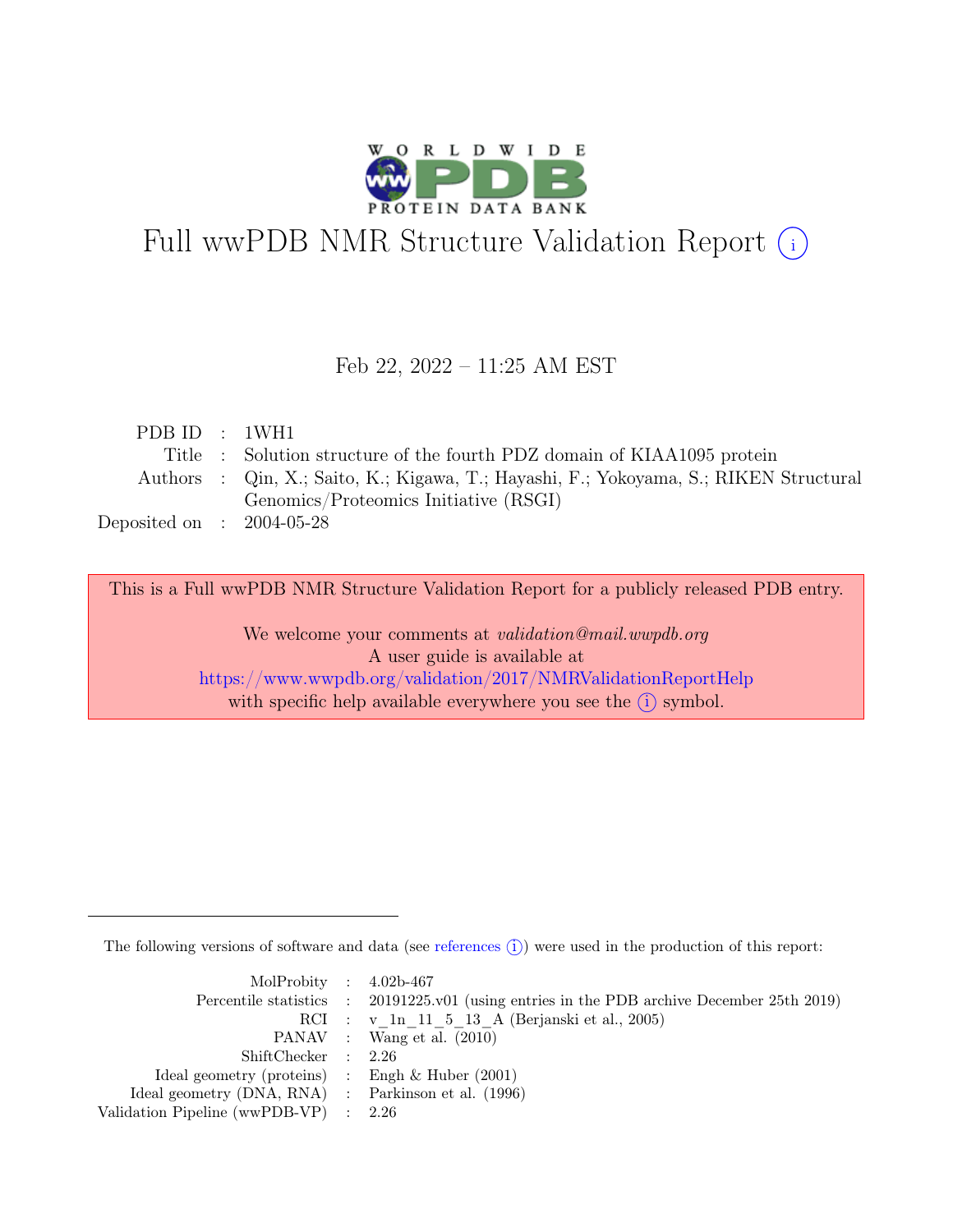## 1 Overall quality at a glance  $(i)$

The following experimental techniques were used to determine the structure: SOLUTION NMR

The overall completeness of chemical shifts assignment was not calculated.

There are no overall percentile quality scores available for this entry.

The table below summarises the geometric issues observed across the polymeric chains and their fit to the experimental data. The red, orange, yellow and green segments indicate the fraction of residues that contain outliers for  $\geq$ =3, 2, 1 and 0 types of geometric quality criteria. A cyan segment indicates the fraction of residues that are not part of the well-defined cores, and a grey segment represents the fraction of residues that are not modelled. The numeric value for each fraction is indicated below the corresponding segment, with a dot representing fractions  $\epsilon = 5\%$ 

| <b>TATOI</b> | $\sim$ $\sim$ $\sim$<br>'how | Length        | Quality of chain |
|--------------|------------------------------|---------------|------------------|
|              |                              |               |                  |
|              |                              | 1 O $\Lambda$ | 100%             |

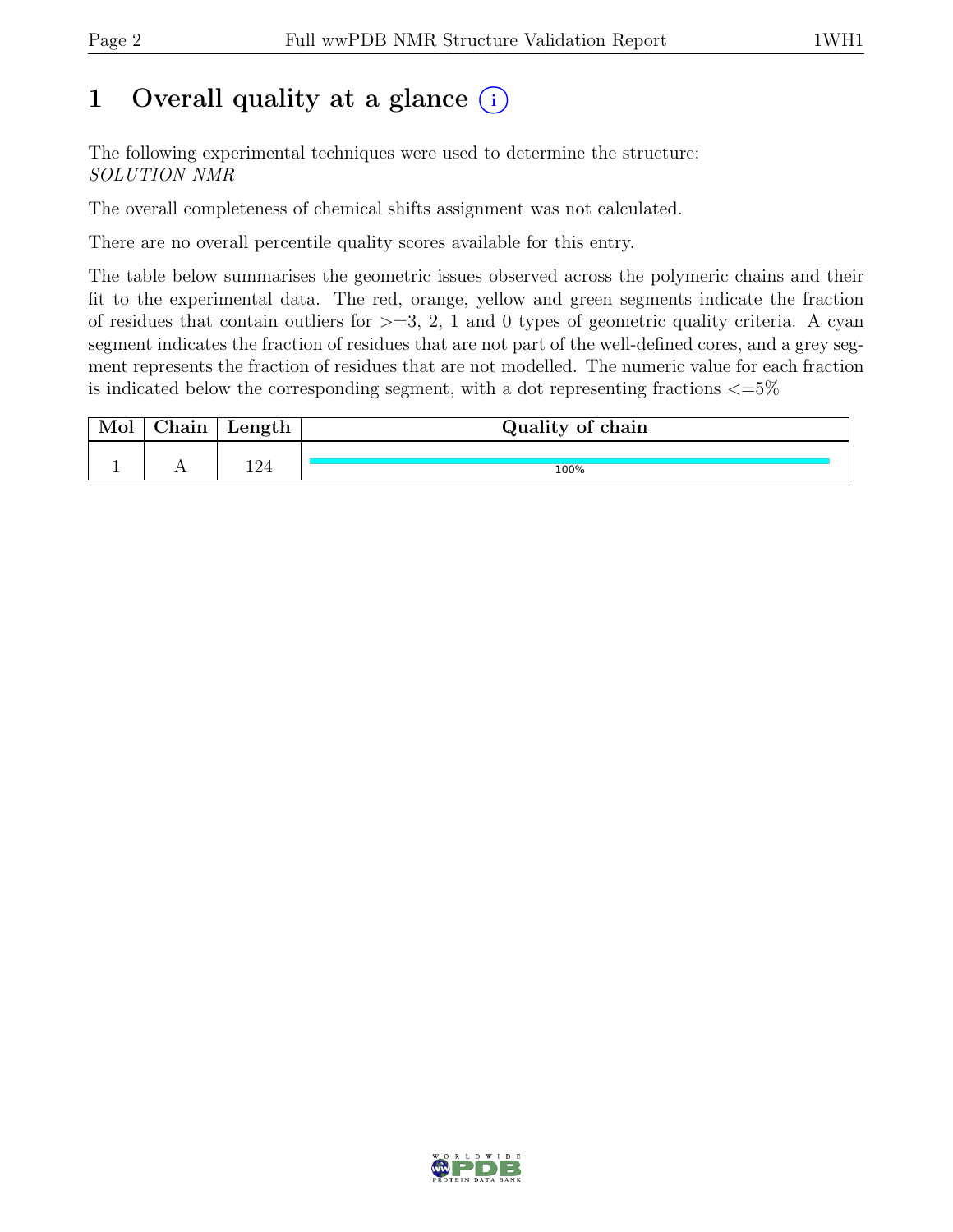## 2 Ensemble composition and analysis  $(i)$

This entry contains 1 models. Identification of well-defined residues and clustering analysis are not possible.

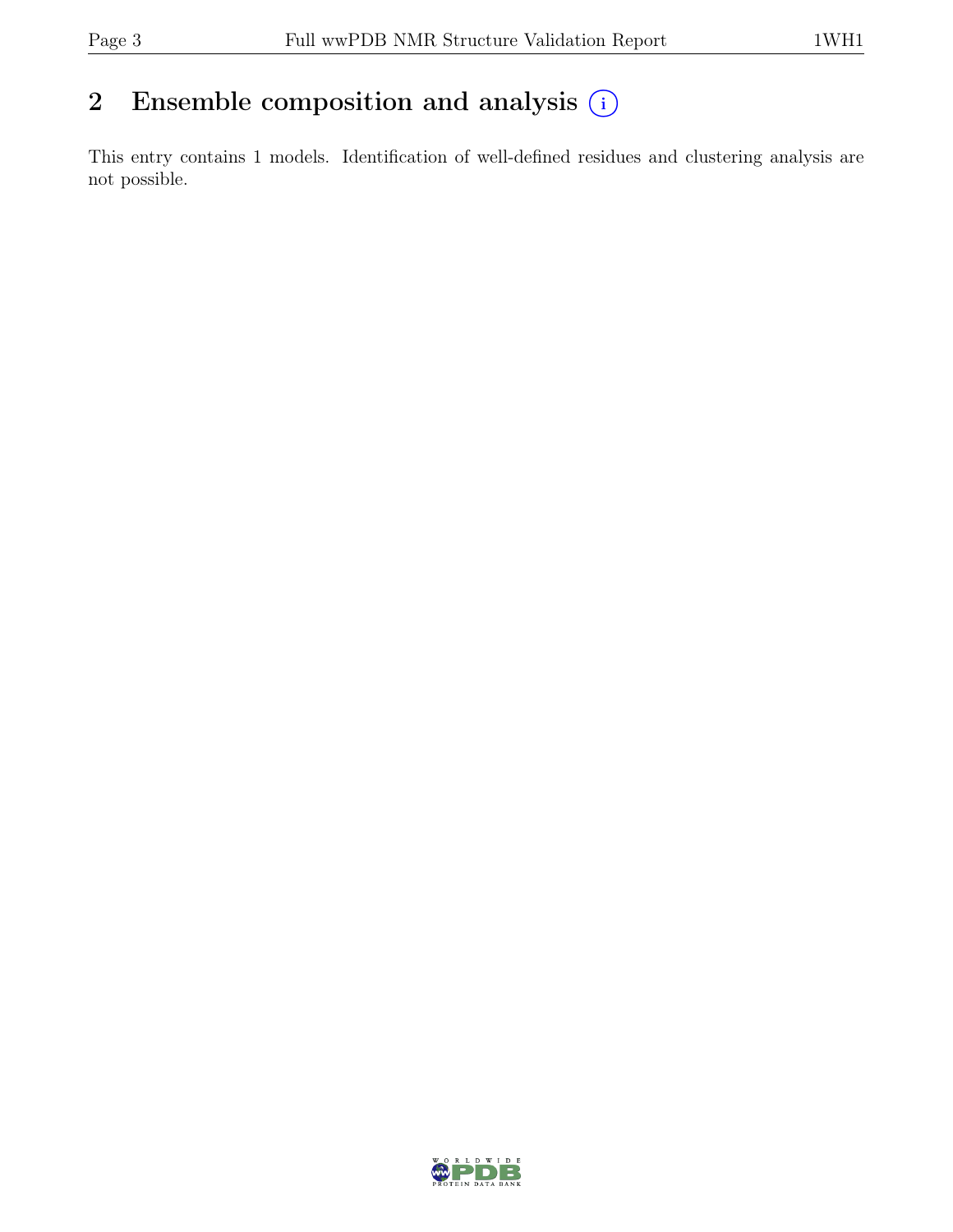## 3 Entry composition  $(i)$

There is only 1 type of molecule in this entry. The entry contains 1877 atoms, of which 909 are hydrogens and 0 are deuteriums.

• Molecule 1 is a protein called KIAA1095 protein.

| Mol | Chain   Residues | $\rm{Atoms}$   |     |     |     |       | <b>Trace</b> |  |
|-----|------------------|----------------|-----|-----|-----|-------|--------------|--|
|     | 194              | $_{\rm Total}$ |     |     |     |       |              |  |
|     |                  |                | 584 | 909 | 165 | - 215 |              |  |

There are 13 discrepancies between the modelled and reference sequences:

| Chain | Residue        | Modelled   | Actual | Comment          | Reference  |
|-------|----------------|------------|--------|------------------|------------|
| A     | 1              | <b>GLY</b> |        | cloning artifact | UNP Q9UPQ7 |
| А     | $\overline{2}$ | <b>SER</b> |        | cloning artifact | UNP Q9UPQ7 |
| А     | 3              | <b>SER</b> |        | cloning artifact | UNP Q9UPQ7 |
| A     | 4              | <b>GLY</b> |        | cloning artifact | UNP Q9UPQ7 |
| А     | 5              | <b>SER</b> |        | cloning artifact | UNP Q9UPQ7 |
| А     | 6              | <b>SER</b> |        | cloning artifact | UNP Q9UPQ7 |
| A     | $\overline{7}$ | <b>GLY</b> |        | cloning artifact | UNP Q9UPQ7 |
| A     | 119            | <b>SER</b> |        | cloning artifact | UNP Q9UPQ7 |
| A     | 120            | <b>GLY</b> |        | cloning artifact | UNP Q9UPQ7 |
| А     | 121            | <b>PRO</b> |        | cloning artifact | UNP Q9UPQ7 |
| А     | 122            | <b>SER</b> |        | cloning artifact | UNP Q9UPQ7 |
| A     | 123            | <b>SER</b> |        | cloning artifact | UNP Q9UPQ7 |
| А     | 124            | <b>GLY</b> |        | cloning artifact | UNP Q9UPQ7 |

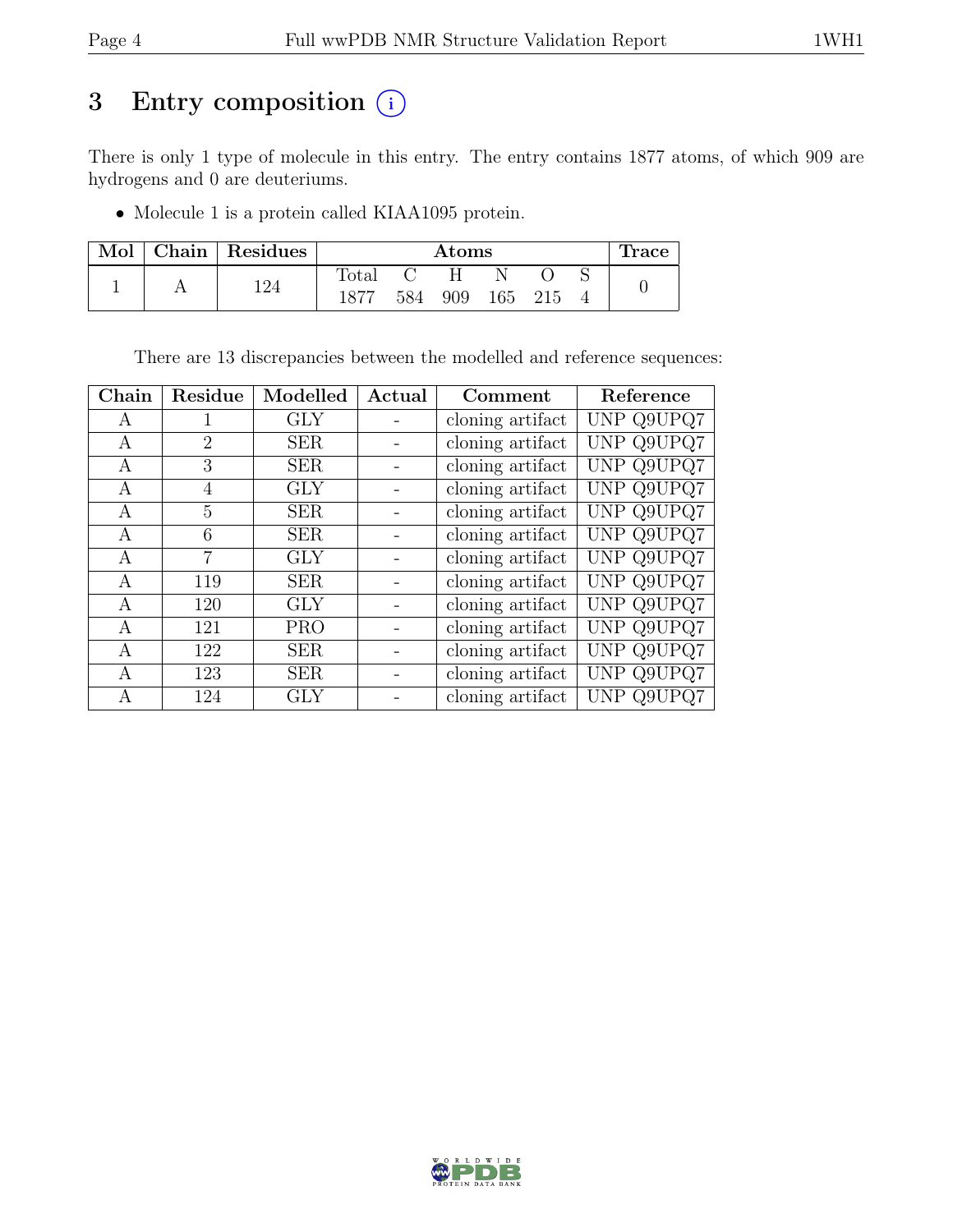## 4 Residue-property plots (i)

These plots are provided for all protein, RNA, DNA and oligosaccharide chains in the entry. The first graphic is the same as shown in the summary in section 1 of this report. The second graphic shows the sequence where residues are colour-coded according to the number of geometric quality criteria for which they contain at least one outlier: green  $= 0$ , yellow  $= 1$ , orange  $= 2$  and red  $=$ 3 or more. Stretches of 2 or more consecutive residues without any outliers are shown as green connectors. Residues which are classified as ill-defined in the NMR ensemble, are shown in cyan with an underline colour-coded according to the previous scheme. Residues which were present in the experimental sample, but not modelled in the final structure are shown in grey.



• Molecule 1: KIAA1095 protein

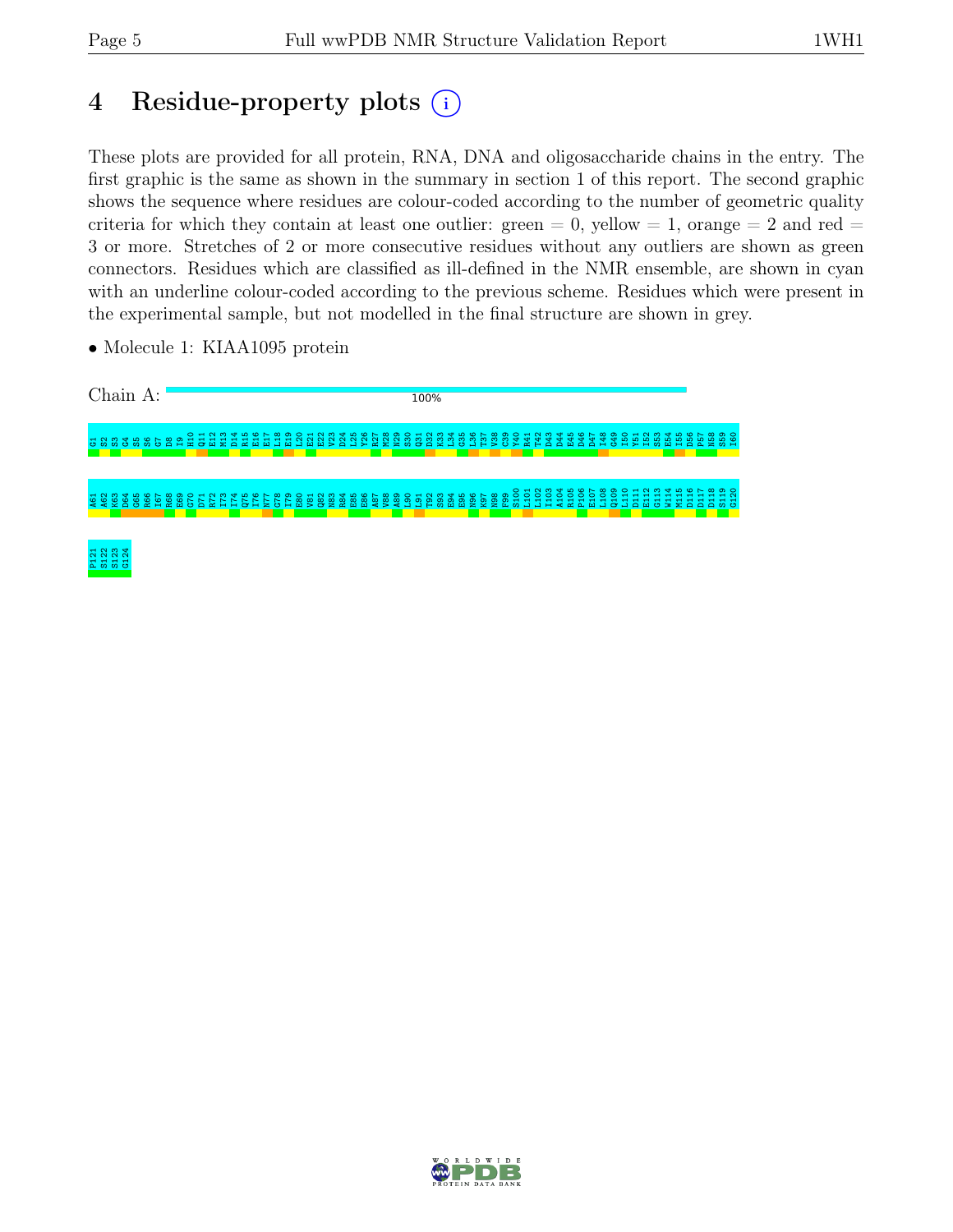## 5 Refinement protocol and experimental data overview  $(i)$

The models were refined using the following method: torsion angle dynamic.

Of the ? calculated structures, 1 were deposited, based on the following criterion: ?.

The following table shows the software used for structure solution, optimisation and refinement.

| Software name   Classification |                    | Version |
|--------------------------------|--------------------|---------|
| CYANA                          | structure solution | 1.0.7   |
| CYANA                          | refinement         | 1.0.7   |

No chemical shift data was provided.

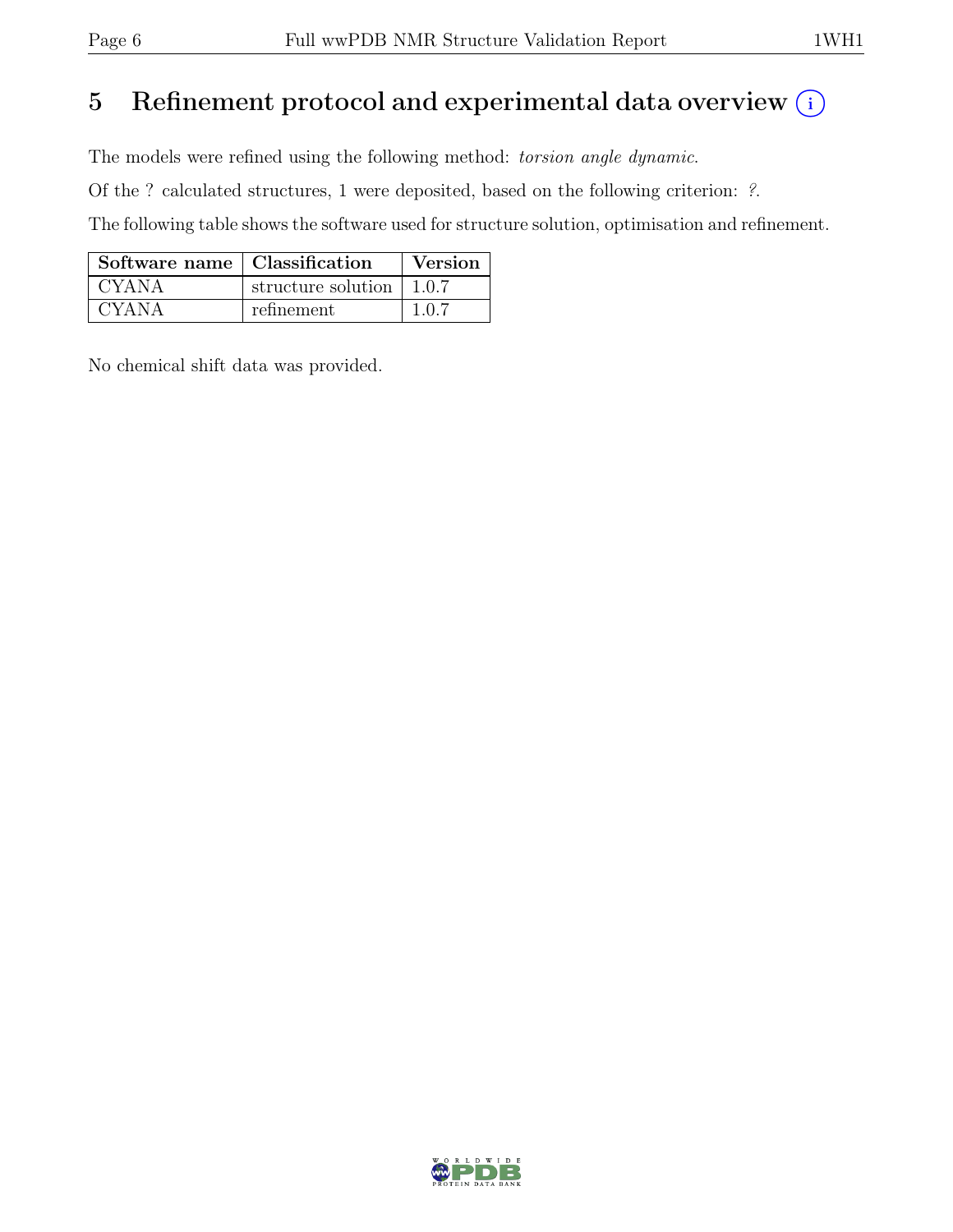## 6 Model quality  $(i)$

### 6.1 Standard geometry  $(i)$

There are no covalent bond-length or bond-angle outliers.

There are no bond-length outliers.

There are no bond-angle outliers.

There are no chirality outliers.

There are no planarity outliers.

### 6.2 Too-close contacts  $(i)$

In the following table, the Non-H and H(model) columns list the number of non-hydrogen atoms and hydrogen atoms in each chain respectively. The H(added) column lists the number of hydrogen atoms added and optimized by MolProbity. The Clashes column lists the number of clashes averaged over the ensemble.

|  | Mol   Chain   Non-H   H(model)   H(added)   Clashes |  |
|--|-----------------------------------------------------|--|
|  |                                                     |  |
|  |                                                     |  |

The all-atom clashscore is defined as the number of clashes found per 1000 atoms (including hydrogen atoms). The all-atom clashscore for this structure is -.

There are no clashes.

### 6.3 Torsion angles  $(i)$

### 6.3.1 Protein backbone  $(i)$

In the following table, the Percentiles column shows the percent Ramachandran outliers of the chain as a percentile score with respect to all PDB entries followed by that with respect to all NMR entries. The Analysed column shows the number of residues for which the backbone conformation was analysed and the total number of residues.

|  |  |  | Mol   Chain   Analysed   Favoured   Allowed   Outliers   Percentiles |
|--|--|--|----------------------------------------------------------------------|
|  |  |  |                                                                      |
|  |  |  |                                                                      |

There are no Ramachandran outliers.

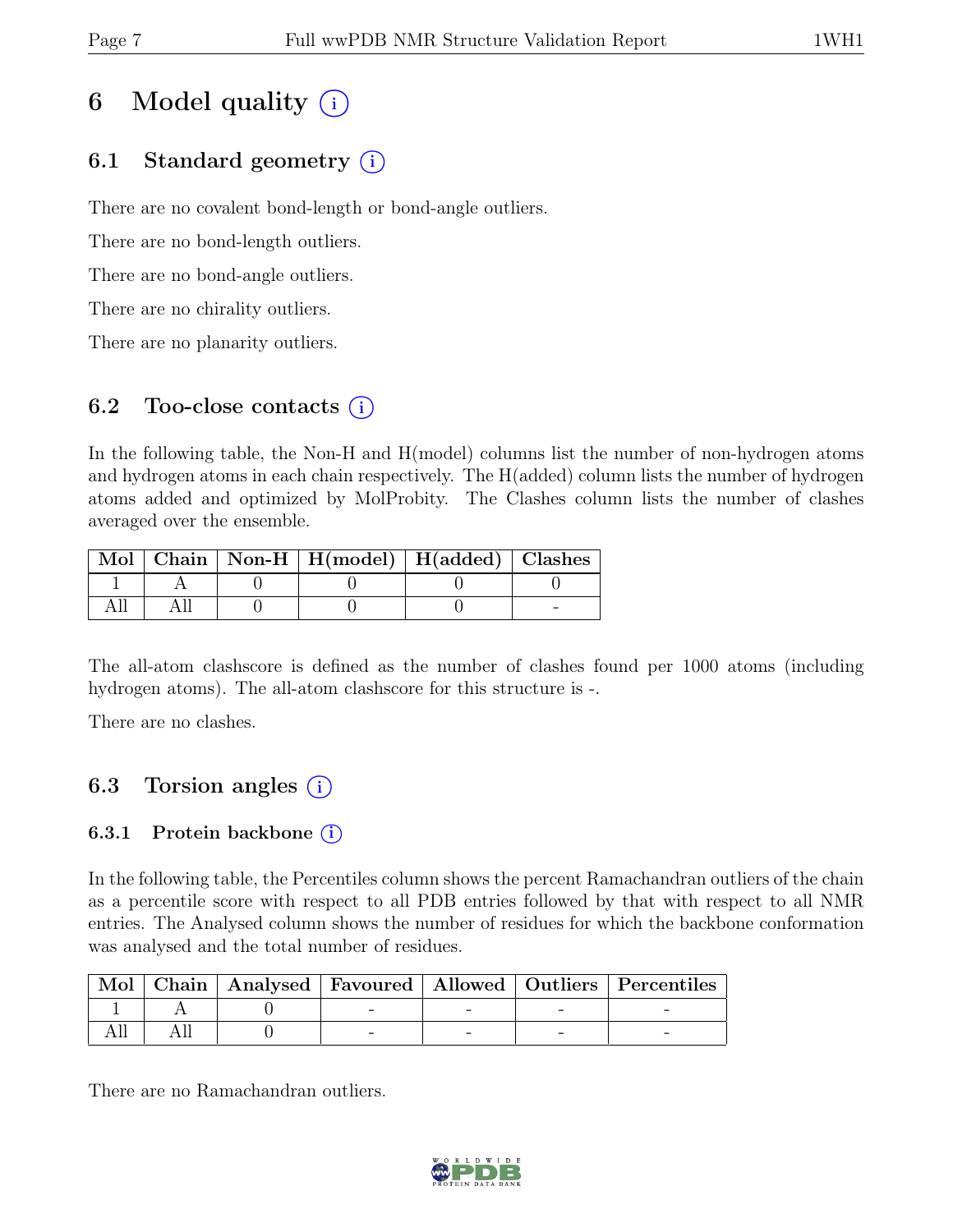#### 6.3.2 Protein sidechains  $(i)$

In the following table, the Percentiles column shows the percent sidechain outliers of the chain as a percentile score with respect to all PDB entries followed by that with respect to all NMR entries. The Analysed column shows the number of residues for which the sidechain conformation was analysed and the total number of residues.

|  |  | Mol   Chain   Analysed   Rotameric   Outliers   Percentiles |
|--|--|-------------------------------------------------------------|
|  |  |                                                             |
|  |  |                                                             |

There are no protein residues with a non-rotameric sidechain to report.

#### 6.3.3 RNA  $(i)$

There are no RNA molecules in this entry.

### 6.4 Non-standard residues in protein, DNA, RNA chains  $(i)$

There are no non-standard protein/DNA/RNA residues in this entry.

### 6.5 Carbohydrates  $(i)$

There are no monosaccharides in this entry.

### 6.6 Ligand geometry  $(i)$

There are no ligands in this entry.

#### 6.7 Other polymers  $(i)$

There are no such molecules in this entry.

### 6.8 Polymer linkage issues  $(i)$

There are no chain breaks in this entry.